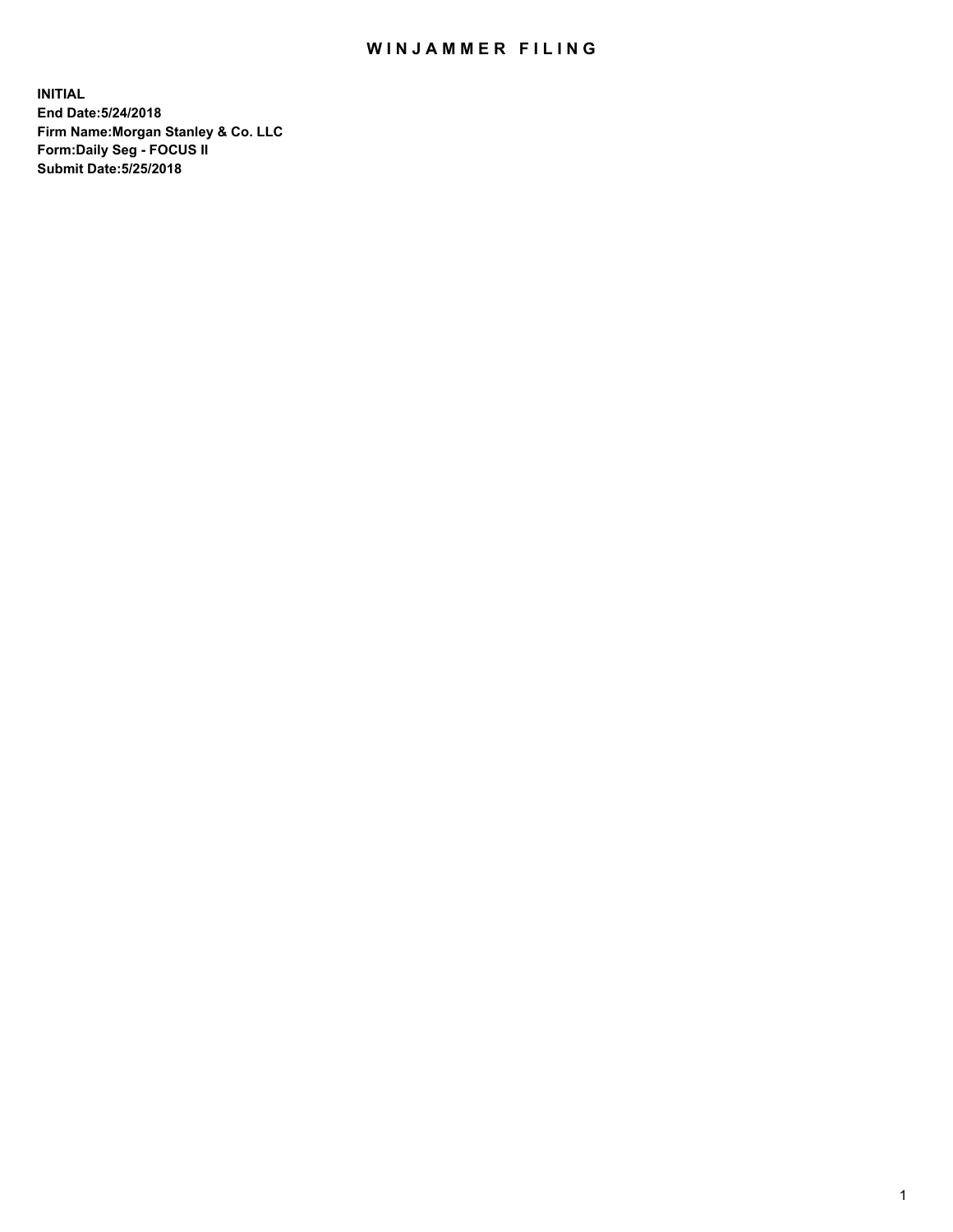## **INITIAL End Date:5/24/2018 Firm Name:Morgan Stanley & Co. LLC Form:Daily Seg - FOCUS II Submit Date:5/25/2018 Daily Segregation - Cover Page**

| Name of Company<br><b>Contact Name</b><br><b>Contact Phone Number</b><br><b>Contact Email Address</b>                                                                                                                                                                                                                         | Morgan Stanley & Co. LLC<br>Ikram Shah<br>212-276-0963<br>lkram.shah@morganstanley.com |
|-------------------------------------------------------------------------------------------------------------------------------------------------------------------------------------------------------------------------------------------------------------------------------------------------------------------------------|----------------------------------------------------------------------------------------|
| FCM's Customer Segregated Funds Residual Interest Target (choose one):<br>a. Minimum dollar amount: ; or<br>b. Minimum percentage of customer segregated funds required:%; or<br>c. Dollar amount range between: and; or<br>d. Percentage range of customer segregated funds required between:% and%.                         | 280,000,000<br>00<br>00                                                                |
| FCM's Customer Secured Amount Funds Residual Interest Target (choose one):<br>a. Minimum dollar amount: ; or<br>b. Minimum percentage of customer secured funds required:%; or<br>c. Dollar amount range between: and; or<br>d. Percentage range of customer secured funds required between:% and%.                           | 140,000,000<br>0 <sub>0</sub><br>0 <sub>0</sub>                                        |
| FCM's Cleared Swaps Customer Collateral Residual Interest Target (choose one):<br>a. Minimum dollar amount: ; or<br>b. Minimum percentage of cleared swaps customer collateral required:%; or<br>c. Dollar amount range between: and; or<br>d. Percentage range of cleared swaps customer collateral required between:% and%. | 92,000,000<br>0 <sub>0</sub><br><u>00</u>                                              |

Attach supporting documents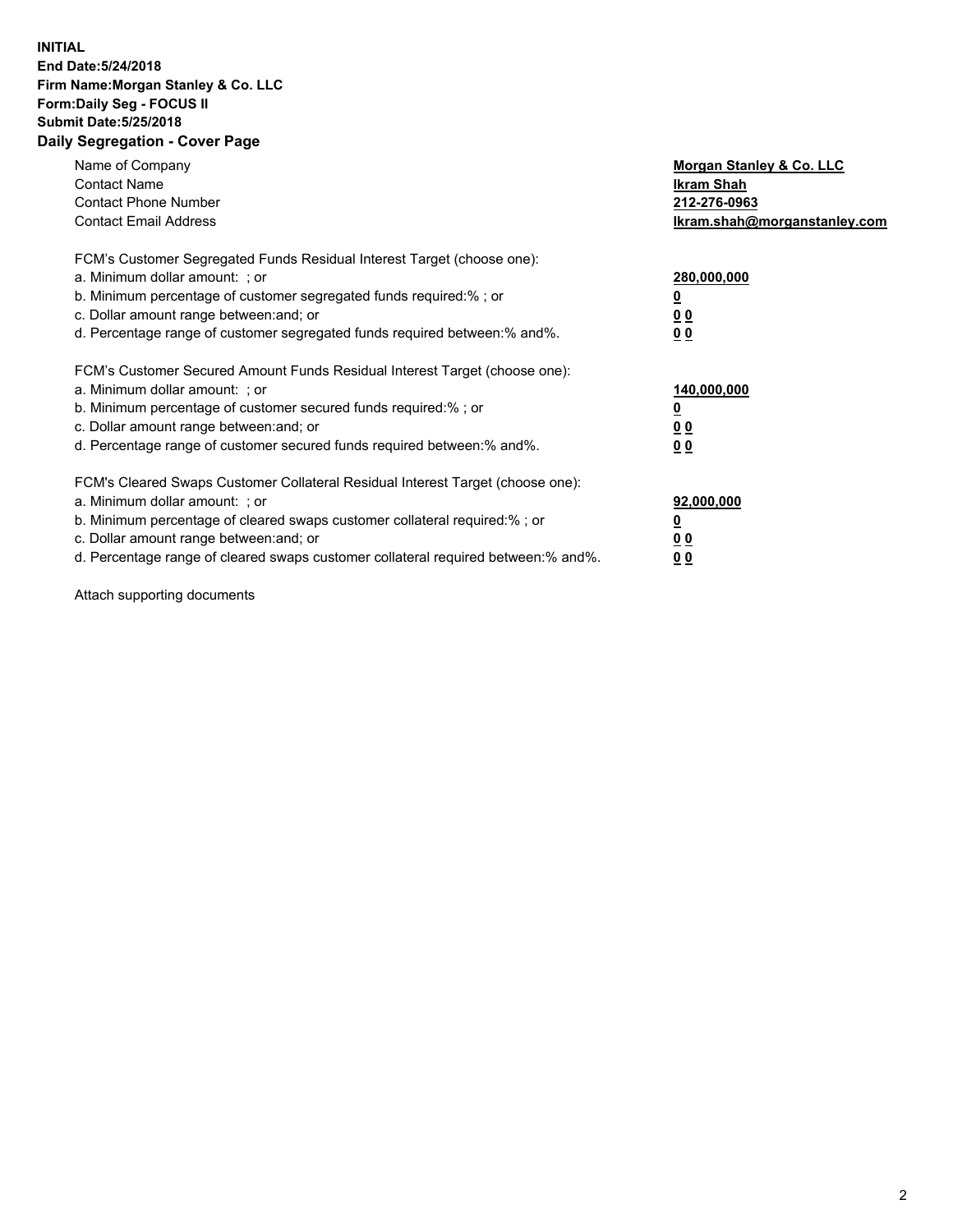## **INITIAL End Date:5/24/2018 Firm Name:Morgan Stanley & Co. LLC Form:Daily Seg - FOCUS II Submit Date:5/25/2018 Daily Segregation - Secured Amounts**

Foreign Futures and Foreign Options Secured Amounts Amount required to be set aside pursuant to law, rule or regulation of a foreign

- government or a rule of a self-regulatory organization authorized thereunder
- 1. Net ledger balance Foreign Futures and Foreign Option Trading All Customers A. Cash **2,967,528,668** [7315]
	- B. Securities (at market) **2,077,091,835** [7317]
- 2. Net unrealized profit (loss) in open futures contracts traded on a foreign board of trade **315,683,431** [7325]
- 3. Exchange traded options
	- a. Market value of open option contracts purchased on a foreign board of trade **27,019,691** [7335]
	- b. Market value of open contracts granted (sold) on a foreign board of trade **-27,259,865** [7337]
- 4. Net equity (deficit) (add lines 1. 2. and 3.) **5,360,063,760** [7345]
- 5. Account liquidating to a deficit and account with a debit balances gross amount **182,167,663** [7351] Less: amount offset by customer owned securities **-180,639,698** [7352] **1,527,965**
- 6. Amount required to be set aside as the secured amount Net Liquidating Equity Method (add lines 4 and 5)
- 7. Greater of amount required to be set aside pursuant to foreign jurisdiction (above) or line 6.

## FUNDS DEPOSITED IN SEPARATE REGULATION 30.7 ACCOUNTS

- 1. Cash in banks
	- A. Banks located in the United States **367,149,812** [7500]
	- B. Other banks qualified under Regulation 30.7 **970,232,042** [7520] **1,337,381,854**
- 2. Securities
	- A. In safekeeping with banks located in the United States **108,087,258** [7540]
	- B. In safekeeping with other banks qualified under Regulation 30.7 **0** [7560] **108,087,258** [7570]
- 3. Equities with registered futures commission merchants
	-
	-
	- C. Unrealized gain (loss) on open futures contracts **493,738** [7600]
	- D. Value of long option contracts **0** [7610]
- E. Value of short option contracts **0** [7615] **6,583,763** [7620]
- 4. Amounts held by clearing organizations of foreign boards of trade
	-
	-
	- C. Amount due to (from) clearing organization daily variation **0** [7660]
	- D. Value of long option contracts **0** [7670]
	- E. Value of short option contracts **0** [7675] **0** [7680]
- 5. Amounts held by members of foreign boards of trade
	-
	-
	- C. Unrealized gain (loss) on open futures contracts **315,189,694** [7720]
	- D. Value of long option contracts **27,019,691** [7730]
	- E. Value of short option contracts **-27,259,865** [7735] **4,143,653,556**
- 6. Amounts with other depositories designated by a foreign board of trade **0** [7760]
- 7. Segregated funds on hand **0** [7765]
- 8. Total funds in separate section 30.7 accounts **5,595,706,431** [7770]
- 9. Excess (deficiency) Set Aside for Secured Amount (subtract line 7 Secured Statement Page 1 from Line 8)
- 10. Management Target Amount for Excess funds in separate section 30.7 accounts **140,000,000** [7780]
- 11. Excess (deficiency) funds in separate 30.7 accounts over (under) Management Target **94,114,706** [7785]

**0** [7305]

[7354] **5,361,591,725** [7355]

**5,361,591,725** [7360]

[7530]

 A. Cash **6,090,025** [7580] B. Securities **0** [7590]

 A. Cash **0** [7640] B. Securities **0** [7650]

 A. Cash **1,859,699,459** [7700] B. Securities **1,969,004,577** [7710] [7740] **234,114,706** [7380]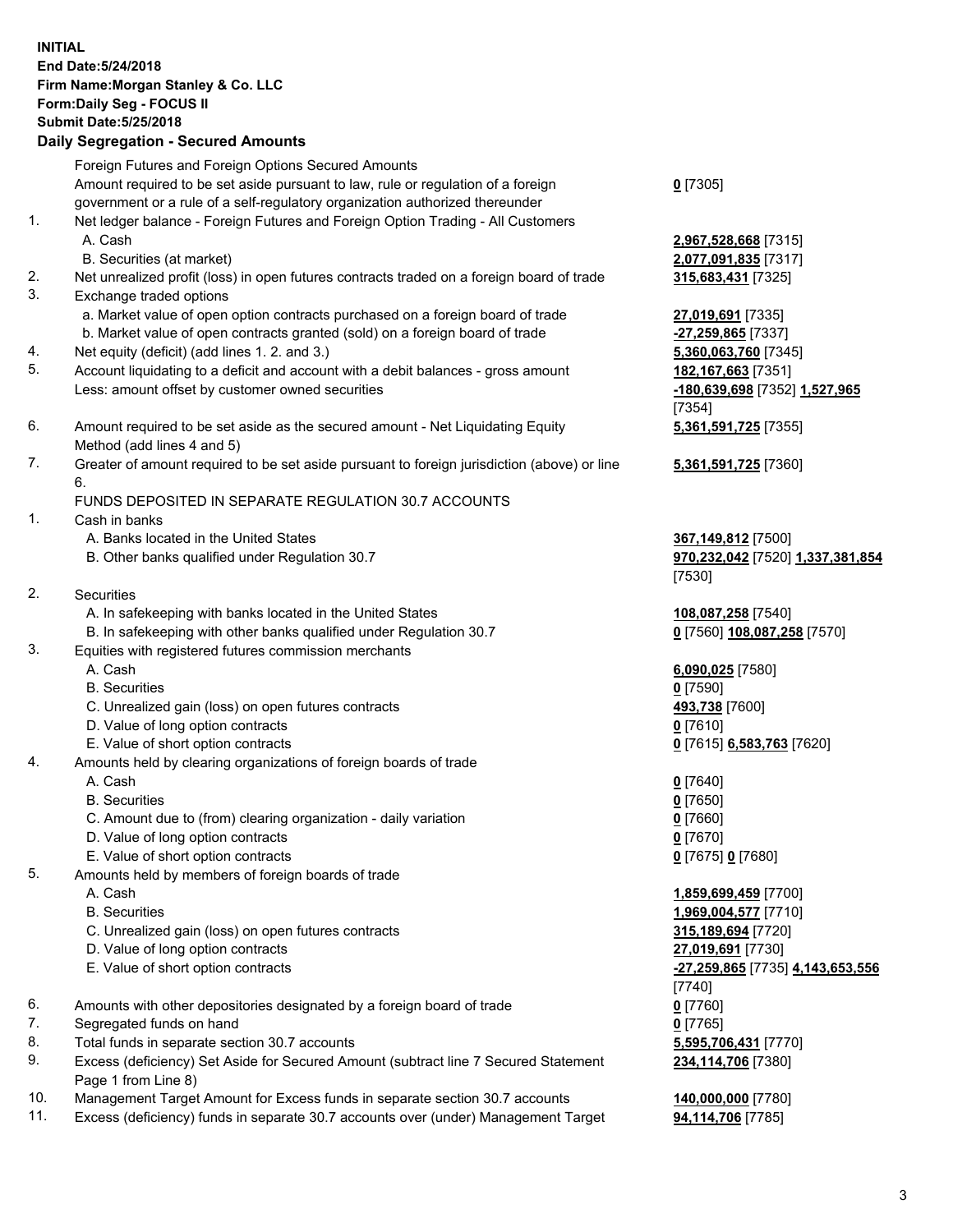**INITIAL End Date:5/24/2018 Firm Name:Morgan Stanley & Co. LLC Form:Daily Seg - FOCUS II Submit Date:5/25/2018 Daily Segregation - Segregation Statement** SEGREGATION REQUIREMENTS(Section 4d(2) of the CEAct) 1. Net ledger balance A. Cash **9,737,020,613** [7010] B. Securities (at market) **5,459,302,782** [7020] 2. Net unrealized profit (loss) in open futures contracts traded on a contract market **586,499,504** [7030] 3. Exchange traded options A. Add market value of open option contracts purchased on a contract market **457,384,069** [7032] B. Deduct market value of open option contracts granted (sold) on a contract market **-620,015,492** [7033] 4. Net equity (deficit) (add lines 1, 2 and 3) **15,620,191,476** [7040] 5. Accounts liquidating to a deficit and accounts with debit balances - gross amount **298,559,977** [7045] Less: amount offset by customer securities **-296,296,898** [7047] **2,263,079** [7050] 6. Amount required to be segregated (add lines 4 and 5) **15,622,454,555** [7060] FUNDS IN SEGREGATED ACCOUNTS 7. Deposited in segregated funds bank accounts A. Cash **4,297,191,147** [7070] B. Securities representing investments of customers' funds (at market) **0** [7080] C. Securities held for particular customers or option customers in lieu of cash (at market) **1,020,141,102** [7090] 8. Margins on deposit with derivatives clearing organizations of contract markets A. Cash **6,357,920,489** [7100] B. Securities representing investments of customers' funds (at market) **0** [7110] C. Securities held for particular customers or option customers in lieu of cash (at market) **4,439,161,680** [7120] 9. Net settlement from (to) derivatives clearing organizations of contract markets **-3,953,653** [7130] 10. Exchange traded options A. Value of open long option contracts **457,384,069** [7132] B. Value of open short option contracts **-620,015,492** [7133] 11. Net equities with other FCMs A. Net liquidating equity **6,193,428** [7140] B. Securities representing investments of customers' funds (at market) **0** [7160] C. Securities held for particular customers or option customers in lieu of cash (at market) **0** [7170] 12. Segregated funds on hand **0** [7150] 13. Total amount in segregation (add lines 7 through 12) **15,954,022,770** [7180] 14. Excess (deficiency) funds in segregation (subtract line 6 from line 13) **331,568,215** [7190]

- 15. Management Target Amount for Excess funds in segregation **280,000,000** [7194]
- 16. Excess (deficiency) funds in segregation over (under) Management Target Amount Excess

**51,568,215** [7198]